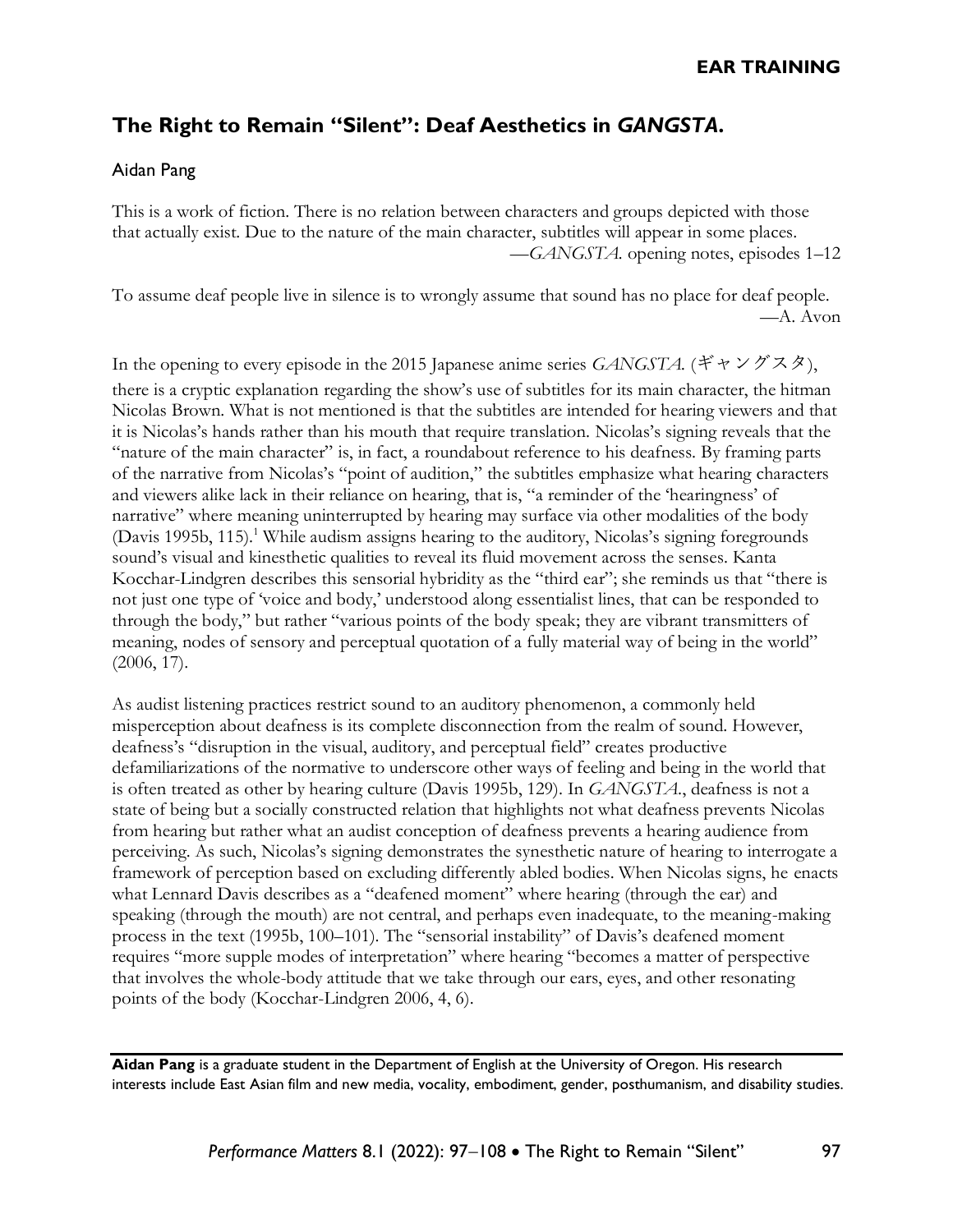This essay focuses on how cinema and the screen may further develop how the "third ear" can be useful in interpreting meaning systems specific to certain media forms. Theatre and film both have distinct advantages on account of their respective mediums, providing viewers with different and wholly unique perceptions of performance. What is particular about film is its ability to get into the "head" of characters through their point of view, or in this case, point of audition, which I will discuss in more detail later. I suggest that while "the implications of deafness as part of the theatrical sensorium are [often] omitted" in the realm of performance," Davis's "deafened moment" is all the more important in narrative as it allows the "third ear" to unearth meaning obfuscated by listening (Kochhar-Lindgren 2006, 1). Via Nicolas's point of audition, *GANGSTA*.'s "deafened moment" is not meant to reproduce a true-to-life rendering of reality, but to "(convey, express) the feelings associated with the situation" (Chion 1994, 109). It magnifies a moment that opens up a conversation of what Nicolas hears through his body. By treating sound as a synesthetic phenomenon, its production and reception can rewire how sound is interpreted beyond the ear.

Animation is an especially apt medium to explore how the "third ear" defamiliarizes conventional sound practices. Whereas sound facilitates a 360° experience, Robin Beauchamp points out that an audience's field of vision is limited to 180° on screen (2005, 18). As such, the critical role sound plays in animation cannot be understated as the form relies heavily on the sensorial texture afforded by sound to assign meaning to hand-drawn or computer-rendered visuals that may lack the "liveness" found in live-action film. Unlike images trapped on screen, sound can encompass the audience in a full-bodied sensory experience. Its objective, according to Michel Chion, "must [be to] tell the story of a whole rush of composite sensations and not just the auditory reality of the event" (1994, 113). As such, sound in *GANGSTA*. has layers of meaning that cannot simply be heard through listening with the ear. The anime's use of subtitles is just the beginning of a series of cinematic techniques that enforce a synesthetic mode of listening through the "third ear." In this paper, I examine a scene from *GANGSTA*.'s first episode depicting one of Nicolas's hits as the anime's stylistic use of sound, image, and touch demonstrates how the "third ear" enriches the kinds of perception and meanings made possible in mainstream sound aesthetics.

## **Deafness, Disability, and Japanese TV**

Upending an audist framework of listening via the "third ear" also affects the way power is relegated in the body. As audist standards determine who is and who is not deaf based on the ability to hear through the ear, the extent to which one hears sound is a political act. As such, "far from being a natural or arbitrary function of perception," "listening is an act riven with power relations" (Stoever 2010, 80). Examining the power imbalance between hearing by the ear and hearing through the "third ear" reveals how audism is built into how sound is shaped, both in performance of stage and screen and in real life. In essence, the deaf body disrupts the social construction that relegates hearing as just an auditory phenomenon. As Tobin Siebers points out, "constructions are built with certain social bodies in mind, and when a different body appears, the lack of fit reveals the ideology of ability controlling the space" (2008, 124). Through Nicolas's deaf point of audition, the deaf body forces viewers to interpret the narrative beyond the capacity of the ear so that seeing and feeling become a recognized part of the hearing process. All too often, as Kocchar-Lindgren argues, "not only do we have great difficulty 'seeing' the other, but we also have great difficulty 'hearing' the other as well" (2006, 3). The "third ear" offers a solution to "hear" the other where before, the other was rendered invisible as audist conceptions of hearing was (and still is) an act exclusive to hearing bodies.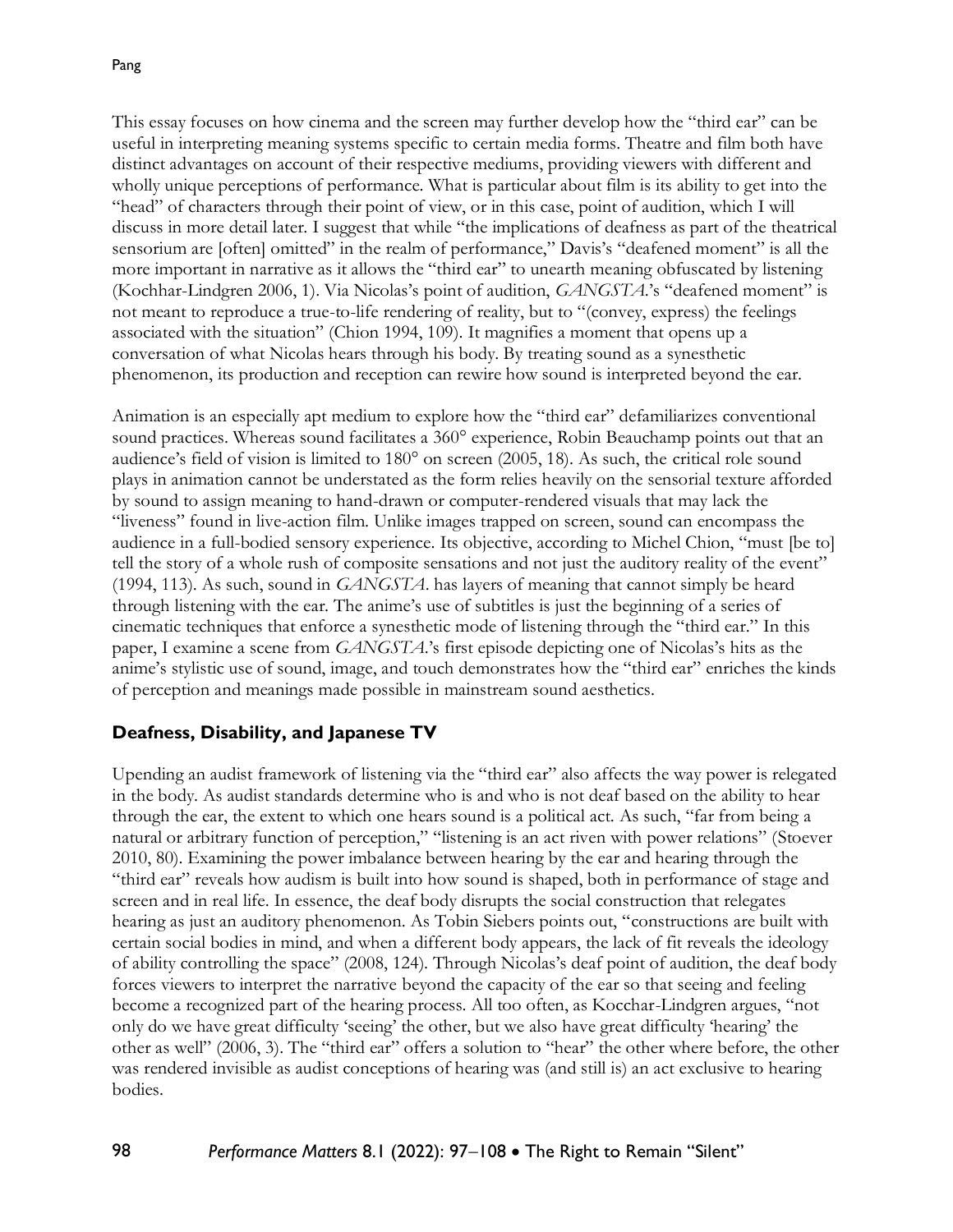*GANGSTA*.'s casting of a deaf character in a major role and its inclusion of Japanese sign language and subtitles foregrounds how audism, rather than deafness, obstructs the means of meaningful communication. *GANGSTA.* is set in a mafia-run city named Ergastulum at a time where its city inhabitants are coping with the aftereffects of a past war in which super-soldiers were created using a toxic bio-enhancement drug called Celebrer. Nicolas, a descendant of Celebrer users (called Twilights), has inherited not only his parents' dependence on the drug and a shortened lifespan but also a bodily impairment paradoxically termed as "compensation." Each Twilight has their own form of compensation, and for Nicolas, it is his deafness.

Television has often conflated deafness with disability, and as such, both are represented with similar perspectives regarding ability and the body. Historically, the most common media representations of deafness and disability subscribe to the medical model of disability, where disability is a problem unique to the individual that must be "cured" so as to reintegrate the so-called disabled person into society. Oftentimes, these characters function as a "narrative prosthesis" where the disabled person drives the (able-bodied) character or plot development (Mitchell and Snyder 2001, 47). In Japan, televisual representations of disability have typically followed the Western medical model of

disability with a cultural emphasis on the performance of disability through the terms "gaman" (我

慢) and "ganbaru" (頑張る). In discussing the disability boom in Japanese film and television in the mid-90s, James Valentine describes how deaf characters in particular were constructed "in terms of tragic loss of communication potential" (2001, 707–8). Due to their deafness, such characters could only "suffer in silence" or "gaman" in silence. "Gaman" can be described as endurance or perseverance, a concept typically applied to situations in Japanese society where one must stoically overcome an obstacle for the common good.

I use the term "gaman" to amplify how Japanese societal perceptions presuppose that the limitations of a person's disability are their responsibility alone, and that they must strive to remedy it for the sake of able-bodied others. This treatment follows the medical model, where the disability is central rather than ancillary to character development so that the focus is on how deafness prevents the character from communicating rather than the audist prejudice responsible for it (Valentine 2001, 711). The limited amount of time allotted to people with disabilities on prime-time television in Japan means the audience's understanding of disability is dependent on limited and often skewed misrepresentations discussed above (Saito and Ishiyama 2005, 446–47). As the medical model defines people by their disability, the person, as a result, becomes their disability. Disability studies scholars like Lennard Davis (1995b, 2) and Rosemarie Garland-Thomson (1997, 6) critique such representations of disability by arguing that the issue is not in the individual but in how society shapes nonnormative bodily experiences into a disability.

Successive disability rights movements throughout the twentieth century contributed to the public shift from the medical to the social model of disability, the latter of which moved the focus on disability from an individual issue to a sociopolitical one. Under this model, society itself and its infrastructure are responsible for branding nonnormative modes of being and feeling in the world as disability. This focus on social dynamics and structures is crucial in examining the construction of disability, as Rebecca Mallett and Brett Mills emphasize, articulating the value of a sociocultural approach in looking at "how environments and social expectations enable, disable, define and redefine people" (2015, 157). However, this model is not without critique. Alison Kafer points out that it "erases the lived realities of impairment; in its well-intentioned focus on the disabling effects of society, it overlooks the often-disabling effects of our bodies" (2013, 7). Through a feminist and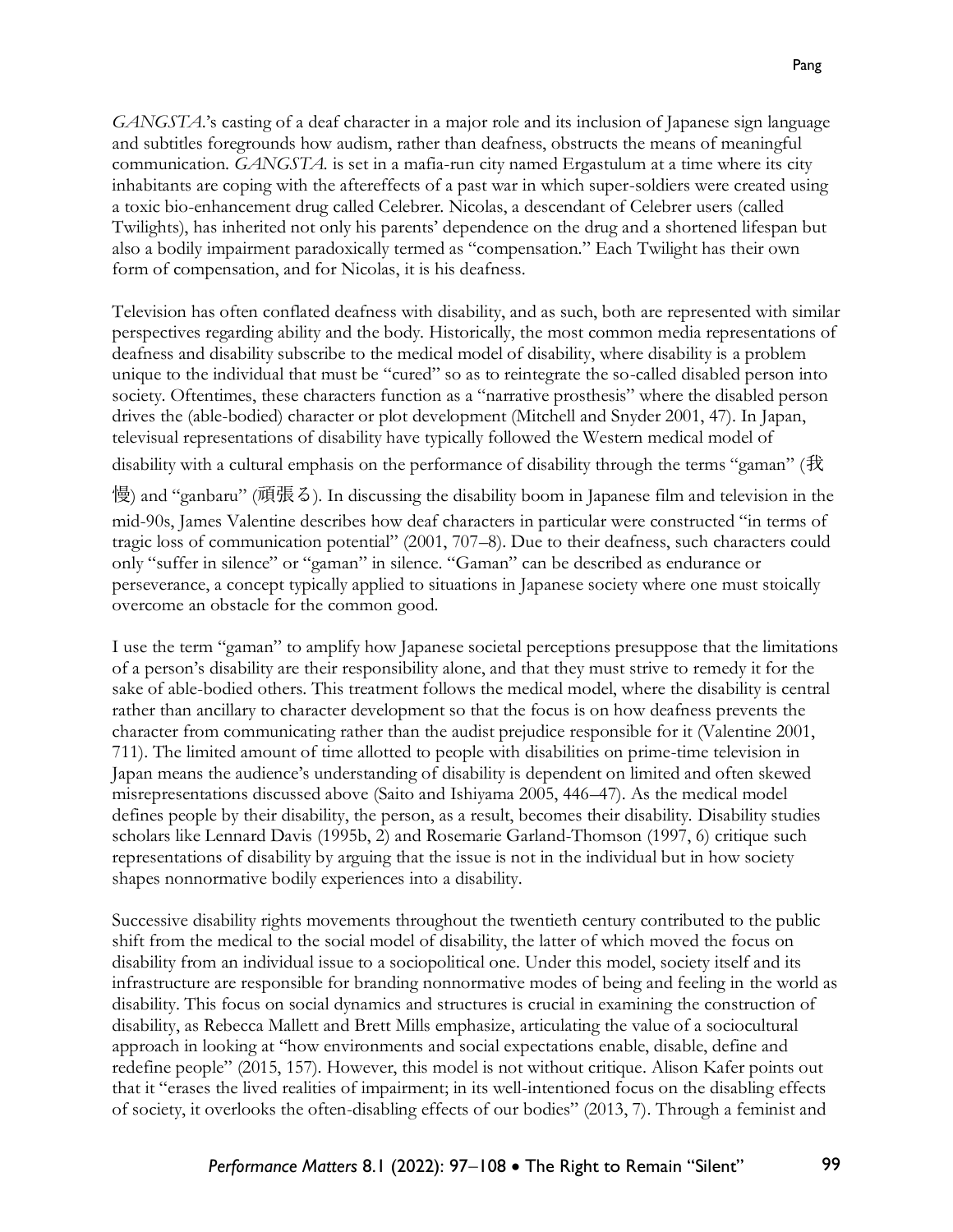queer approach, Kafer pushes the social model further through a political/relational model that recognizes disability "as a site of questions rather than firm definitions," whose unstable nature has the potential to effect a political transformation of disability futures (9–11). It is in the context of this model that I demonstrate how *GANGSTA.* offers one such active (re)imagining of a disability future through the "third ear."

# **Anime's Approach to Deafness**

Even while most Japanese TV programs represent deaf and disabled people as stigmatized groups that need to be saved, anime stands out as an exception because its themes and stylized aesthetics allow for more flexibility and experimentation than live-action shows. While it is misunderstood as a low-brow form of entertainment, anime has historically engaged with topics deemed inappropriate in Western cartoons catering to children, such as gender, sexuality, class, and, in this case, disability.<sup>2</sup> In addition, as a made-for-TV product, anime is a mass popular cultural form known for its wide viewership and easy distribution. While television viewership has decreased with the current rise of online streaming services, anime's flexibility allows more venues of exhibition and influence. At the time it was aired in July 2015, *GANGSTA*. was broadcast on the TV channels TOKYO MX, TV Aichi, BS 11, and ABC and livestreamed from *GANGSTA*.'s official website, Bandai, and niconico every Wednesday, Thursday, Saturday, and Sunday at different PM times.<sup>3</sup> *GANGSTA*., as an anime series, is not only able to depart from media conventions, but the series itself portrays deaf characters outside of the "gaman" and "ganbaru" model often seen on Japanese TV. Its unorthodox ways of representing the experience of deafness expose an audist conception of listening that is often left unchallenged. The amount of airtime invested in the anime points to its mainstream consumption and a possible shift in response to deafness and disability in mainstream Japanese popular culture.

## **Nicolas's "Deafened Moment" in** *GANGSTA***.**

The "deafened moment" in *GANGSTA*. is a fight scene quite different from all the others in the anime series as it alludes to Nicolas's deafness through its stylized use of sound. At the climax of episode 1, "Naughty Boys," Nicolas and his partner-in-crime Worick assassinate Barry, a new mafia don who oversteps his boundaries with the four ruling mafia groups of the city. In this part of the narrative, Nicolas pursues Barry and his men in a back alley. The chase is punctuated by the screams of Barry's men, gunshots, and the visceral sounds of a blade slicing into flesh. When he finds himself at a dead end, Barry attempts to buy out Nicolas, but his plea falls on literal deaf ears as the latter stares impassively at him. Up until the negotiation, Nicolas's leitmotif, "Sword and Bullet," plays in the nondiegetic background, yet its volume is nearly equal to that of the diegetic track; the leitmotif thus becomes an integral part of the soundscape.

The equal attention given to both nondiegetic and diegetic sound signals not only the important role both play in the scene but also the strength of Nicolas's aural presence via his leitmotif. On account of its volume and aural association with him, Nicolas's leitmotif signals his command of the scene, overtly transitioning the hearing audience into his point of audition. Once "Sword and Bullet" establishes Nicolas's presence, the music fades out with a mechanical twang so that only the bass remains. As the camera pans across a close-up of Nicolas's profile, both the bass and Barry's voice become muffled. Both sounds reverberate to impart a sense of spatial distance from the sources producing them. The audio distortion fades in the next shot as the camera cuts to an extreme close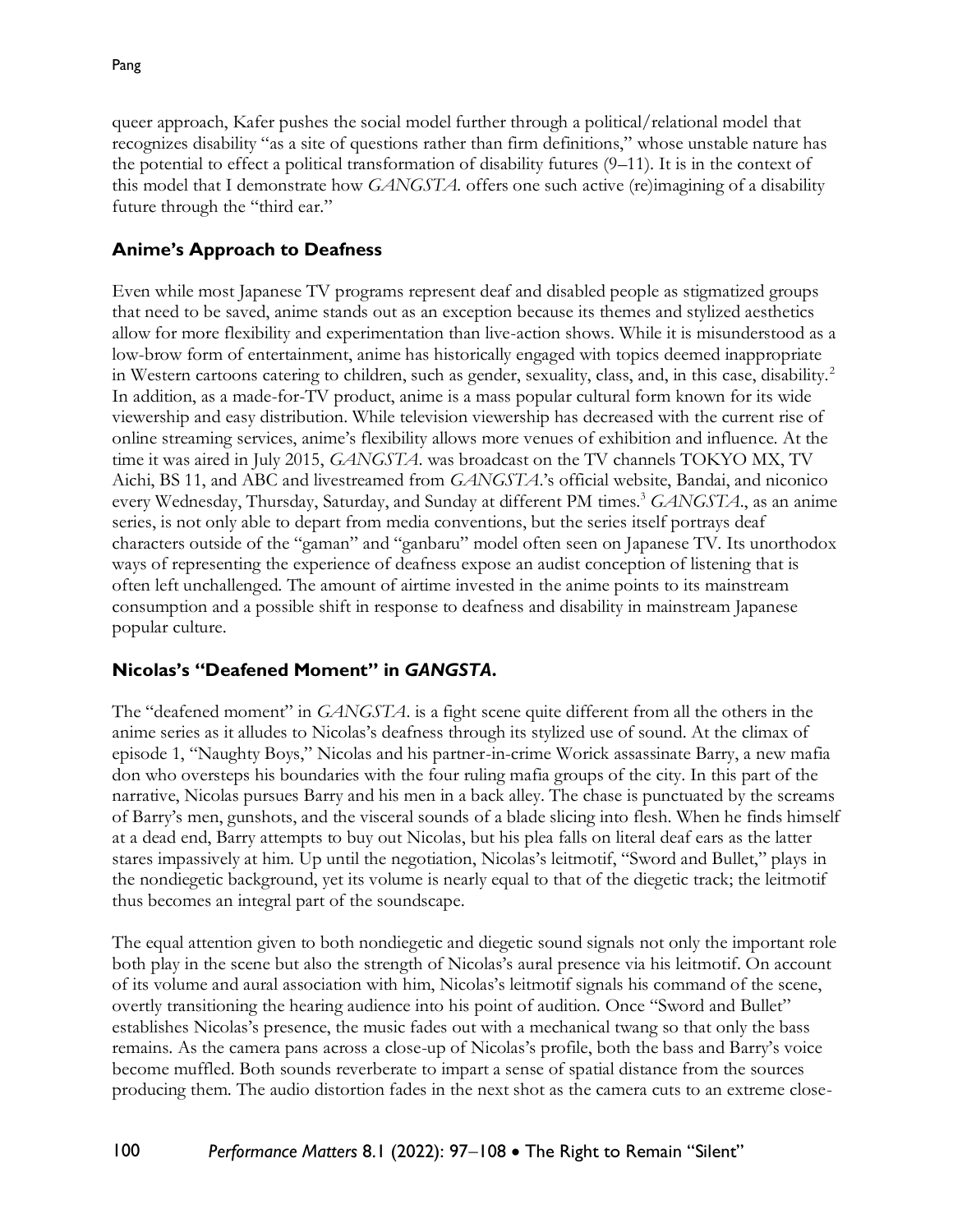up of Barry's moving (but soundless) mouth. In this shot, a thumping sound overlays the receding sounds of Barry's muffled voice and the score's bass. Then all three sounds pause. This silence lasts two seconds before it is broken by the abrupt return of "Sword and Bullet" in the following shot. This scene is the only place in the episode and overall series where Nicolas and the audience share the same point of audition where deafness and the deaf body are overwhelmingly represented in the soundscape.

#### **A Deaf Point of Audition**

While the "deafened moment" in *GANGSTA*. revolves around Nicolas's point of audition, *GANGSTA*. is not so much reproducing deafness but approximating a point of audition that challenges preconceived notions of what deafness typically sounds like on television. More so than an accurate representation of a deaf experience, the show brings attention to cross-sensory forms of hearing that can be foregrounded through this medium. Unlike point of view, point of audition occupies a slippery subjectivity; as Chion states, due to its omnidirectional nature, sound does not have a "precise position in space [like an image on screen], but rather of a place of audition, or even a zone of audition" (1994, 91). As this zone is fluid, it operates throughout the diegetic world of the screen as well as in the nondiegetic world of the audience. This zone leads the audience to the critical question: whose point of audition am I hearing and why? The political consequences of Nicolas's point of audition position it as a methodological tool of performance analysis. As Sandahl states, "without the distancing effects of a proscenium frame and the actor's distinctness from his or her character, disability becomes one of the most radical forms of performance art, 'invisible theater' at its extremes" (2005, 2). The silence Nicolas performs is a strategic one as it shows how the ear becomes an inadequate means of gleaning meaning in a scene teeming with other sensorial cues. However, the show does not ignore the ethics involved in taking on an othered position.

Nicolas's point of audition challenges the way television typically presents listening as a singular mode of perception and instead shows that listening is not as straightforward as it seems. Listening is messy. In describing the sound installations she curated for her exhibition *LOUD Silence* in 2014, Amanda Cachia asserts that "there is no such ideal 'seeing,' 'hearing' or vibrating" (2016, 326). Rather, sound "can be quiet and loud, physical, conceptual, visual, metaphoric, synaeshtetic [*sic*], tactile, inaccessible and accessible, inclusive and exclusive, captioned, and more" (338–39). As such, there is no "ideal" hearing practice. Instead, hearing involves a dynamic interplay of senses that encompass the whole body, allowing for accessible, meaningful, and versatile communication without a sensory hierarchy to isolate them into neat categories. The "deafened moment" here is not an entertaining moment, but a *teaching moment*.

By forcing the audience to adopt Nicolas's point of audition, *GANGSTA*. inverts the relationship of sound with marginalizing deafness by rendering an audist point of audition unfamiliar. This heightened emphasis on "noise" and explicit minimization of dialogue in a scene of violence challenges how a typical hearing audience would filter these layers of sound according to volume and relative importance in aiding the narrative (where dialogue would be most prioritized). However, Nicolas does not converse except through the screams he evokes from others. In other words, noise is just as important as dialogue, if not more, for this part of the narrative. This democratization of sound challenges a hearing audience's reception of the scene as *all* sounds must be taken in to fully perceive Nicolas's role in the narrative. His sonic profile, then, is characterized by the soundscape in its entirety.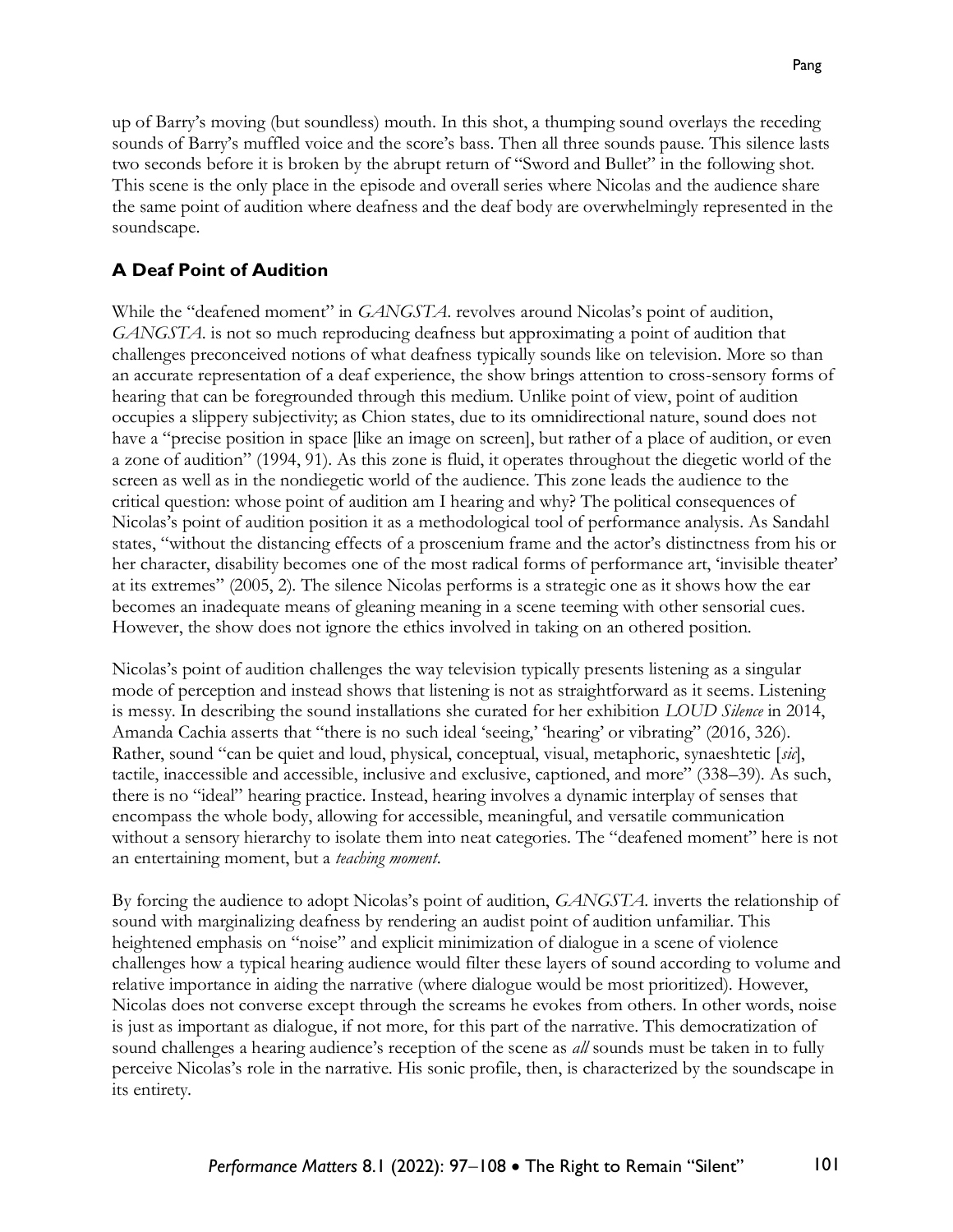As the juxtaposition of a hearing character with a deaf character typically revolves around the lack of sound or its distortion, it is necessary to parse how these sounds can be stylized to defamiliarize an audist soundscape. After studying 276 television programs that aired between 1986 and 2013, Katherine Foss observed that "sound cues often serve as the first indication of hearing loss, as distorted, muffled, or even silenced audio," which further marginalizes the deaf or hard of hearing (HoH) person through their association with this distorted audio perception (2014, 895). However, her criticism of televisual strategies to convey hearing loss does not account for ways these conventions might be subverted. Rather than focusing on repackaging a deaf individual's experience to a hearing audience, *GANGSTA*. uses sound effects typically associated with deafness to challenge a hearing audience's expectations as to how sound can be perceived.

## **Anti-Naturalistic Selection—Internal Rhythms of the Deaf Body**

*GANGSTA*. complicates Nicolas's point of audition by the interplay of diegetic with nondiegetic sound to listen with the "third ear." The interplay of sounds between the audio foreground and background is an example of "anti-naturalistic selection," what Barbara Flueckiger describes as "a shift in the acoustic processing" that "simulates the focusing of attention of a character as a function of his specific interests and objectives" (2009, 177). In listening to this scene, a hearing audience temporarily occupies the phenomenological experience of a deaf body—a move that distinguishes *GANGSTA*.'s use of sound from other television shows that attempt to address the deaf experience.

Such a stylistic move mindfully signals the ethics of representing deafness through aural sympathy on the part of the audience. The audio distortion applied to Barry's voice in this scene extends to the score as well, extending Nicolas's auditory experience in the diegetic world of the anime to the nondiegetic music ostensibly perceptible only by the audience. By pushing Barry's voice to the background and foregrounding the score's bass, the listener's aural awareness attunes to the latter; when the score superimposes a thumping sound, it combines to resemble a heartbeat. This visceral sound simulates Nicolas's point of audition as it roots the reader in the body of the deaf man himself. The thumping not only establishes Nicolas's spatial nearness to the listener but also directs attention to his own body as an auditory organ. Furthermore, the bass also presents an awareness of how a deaf or HoH listener would potentially hear the score. As low frequencies are more easily discernible among deaf or HoH listeners, the increased volume of the score's bass attunes to Nicolas's hearing experience and, as I discuss later, a tactile experience of sound. This scene thus illustrates Chion's statement that "sound here must tell the story of a whole rush of composite sensations and not just the auditory reality of the event" (1994, 113). Anti-naturalistic selection in *GANGSTA*. attempts to relay more than an objective auditory reality of the scene as it puts diegetic and nondiegetic sound and its layered effects in conversation with each other to recreate Nicolas's spatial body through sound. Prior to this, the sounds driving the scene forward were from outside forces, but here, Nicolas's internal rhythms dictate the action rather than those around him. Nicolas's deaf body renders the soundscape for the audience on his own terms.

## **Sound Effects: Low-Pass Filter and Fade-Out—It's Not Me, It's You**

In *GANGSTA*., sound effects help sonically signal a shift in perception as they tend to reflect a character's interiority. In this case, sound effects—including audio fade-out, echo, and reverberation—ground the audience in Nicolas's point of audition. The additional stylization of the diegetic and nondiegetic sounds strengthens Nicolas's point of audition which, in turn, ruptures a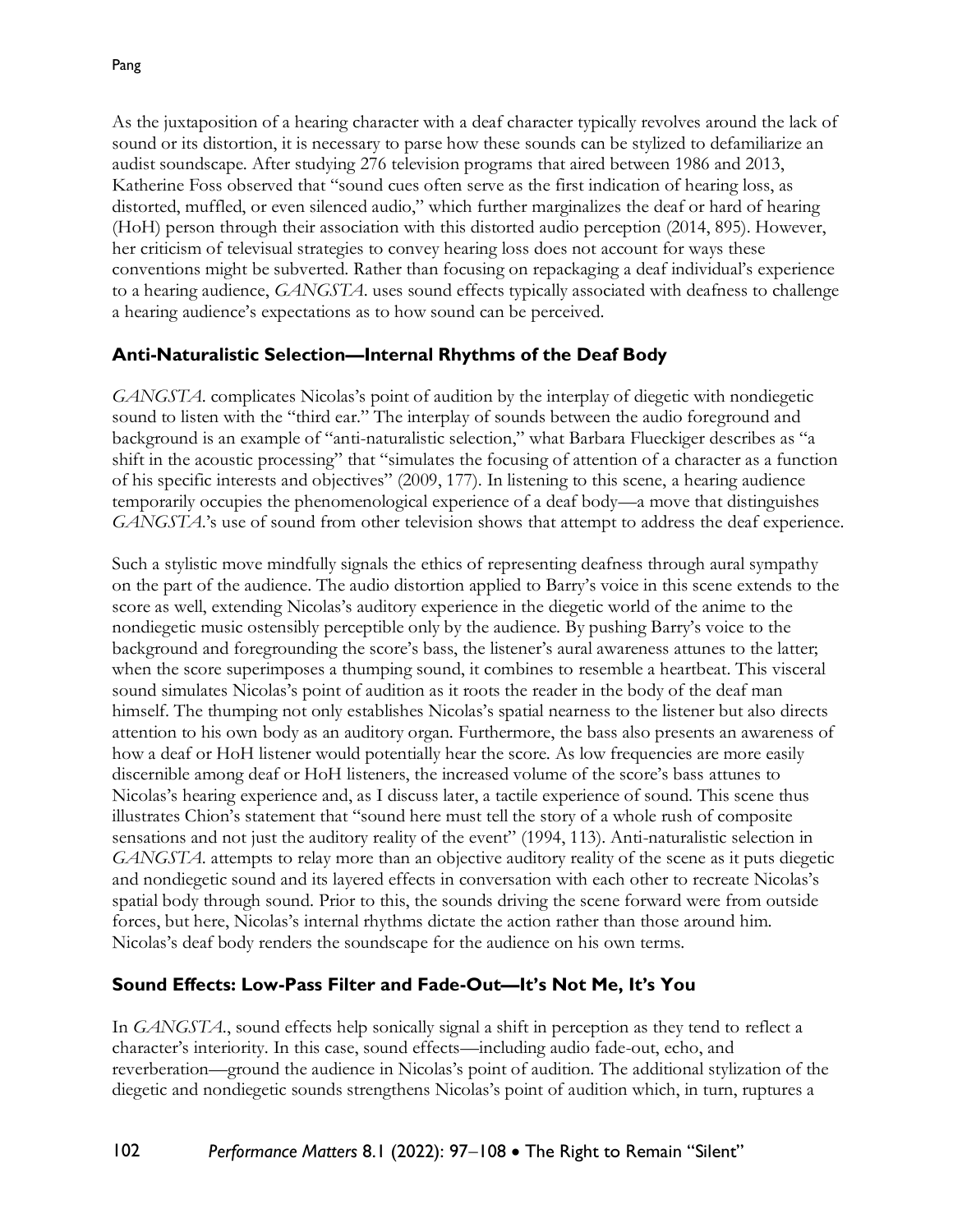A sound effect contributing to the anti-naturalistic process involves the use of a low-pass filter to fade out the score and Barry's voice—a technique that sonically signals a significant shift in perception. In this scene, Barry negotiates with Nicolas, saying: "We have no intention of taking a Tag head-on. Who is it that hired you? If you switch over to our side, we'll pay you double. (Hey . . . you listening to me?) [fade-out in parentheses]" ("Naughty boys"). The gradual decrease in volume is a transition leaving the remaining dialogue lost to the hearing audience. Whatever Barry has said can only be inferred by an extreme close-up profile of his moving lips. Low-pass filter furthers the effect achieved through foregrounding the bass in Nicolas's leitmotif earlier in the scene. This effect filters out high frequencies while simultaneously allowing low frequencies to pass through. As a result, the continuation of low-frequency sounds initiated by Nicolas's leitmotif ensures the listener's grounding in Nicolas's point of audition. In effect, low-pass filter fades out the higher frequencies of Barry's speech so that only the lower frequencies remain. While fade-out is commonly used to signal a character's disconnection from reality, that is not the case in *GANGSTA.* (Flueckiger 2009, 173). Nicolas does not undergo any marked psychological change, so fade-out does not impart any useful information on the part of his character. But, as the hearing audience occupies Nicolas's point of audition, fade-out overtly signals to the hearing audience that *they* are being sonically disconnected from reality. In effect, fade-out renders audible the constructedness of this deaf point of audition for a hearing audience by gradually muting an important aspect of the soundscape, that is, a character's speech.

Fade-out typically acts as aural transitions from hearing to hearing "loss" that emphasizes the constructed nature of deafness to a hearing audience. This sound rupture signals that the ear is no longer functioning as expected. In contrast, fade-out cues nothing to a deaf or HoH audience about hearing "loss" as they are proficient in other ways of hearing the soundscape; their ears are working as *they* expect them to work. For a hearing audience accustomed to the interplay of moving image and sound to convey information, this sound effect emphasizes the loss of sonic immersion in the scene's action. With the fading soundscape, the hearing audience has limited access to how the sound in the scene works within the diegetic world. They are forced to rely on other sensory cues vision—to pick up what they have "lost" in sound. However, this seeming loss for a hearing audience opens possibilities as to how sound can be perceived by listening with the "third ear." Sound is heard through not only the ear but also the body via echo and reverberation.

## **Echo and Reverberation—Feeling Sound**

Like fade-out, echo and reverberation are also indicative of "auditory subjective transformation," in this case cueing an introspective turn for the character (Flueckiger 2009, 173). However, despite the scene's occupation of Nicolas's point of audition, it is the hearing audience affected by this transformation and Nicolas its instigator. After the fade-out prepares the audience to enter Nicolas's point of audition, echo and reverberation introduce the hearing audience to hearing through the body. Echo and reverberation impart a sense of space in the soundscape, where the former conveys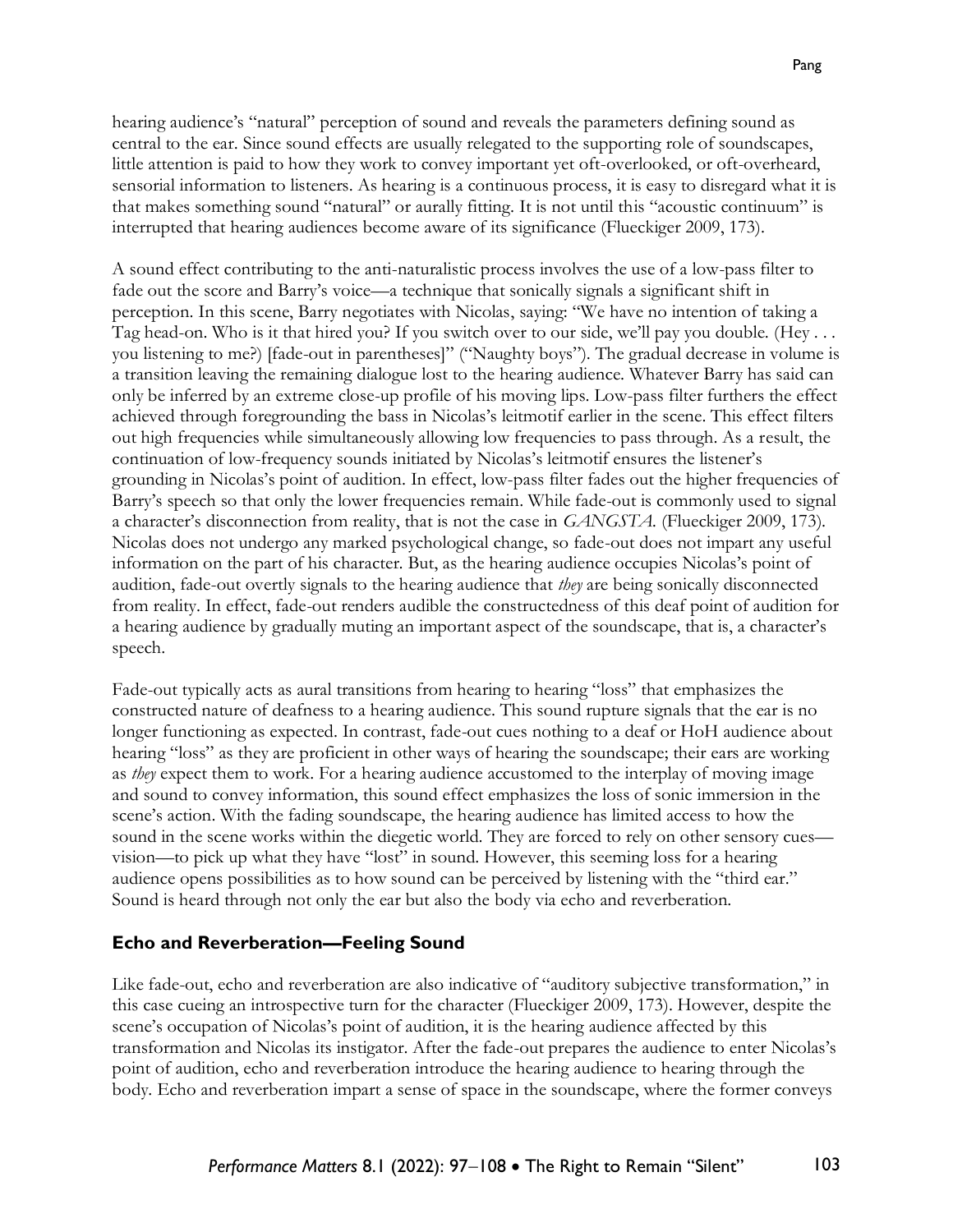distance between the sound's source and its reflecting surface, and the latter a culmination of echoes bouncing off multiple surfaces within a closed space. These sounds inform the audience of the proximity of the reflecting surfaces and whether the environment is an open or closed space. The function is the same for both audiences, except a hearing audience would prioritize ears over the body rather than body over ears as with a deaf or HoH audience. Echo and reverberation enhance Nicolas's point of audition as these sound effects show how Nicolas would process sound through feeling rather than hearing. Hearing for Nicolas involves an awareness of sound throughout his entire body, as opposed to a more localized sense of sound entering through the ear that may be common among hearing persons. As such, echo and reverberation illustrate how sound also involves touch, a sensory experience that deaf and HoH individuals would consider an element in the act of hearing. Accordingly, the combination of fade-out, echo, and reverberation enacts an auditory subjective transformation for the hearing audience rather than for Nicolas, thus questioning the former's aural privilege in a soundscape that does not attempt to normalize hearing.

#### **Silence**

The audio stylization of the previous shots culminates in the final shot with two seconds of silence that severs the hearing audience from the "hearing" world. The abrupt change in volume causes an even more dramatic effect, as the actions in the scene continue without change. It is only the sound that is different. Complete silence is usually avoided in film because of its disconcerting effect in confronting the audience. As Mike Figgis explains, with complete silence, "you can literally hear everything, and you don't have the protection of this sound blanket of mush, or just ambient noise, or whatever, which we come to expect of a soundtrack (2007, 2). Silence confronts the listener and makes them hyperaware of the soundscape it unmasks on- *and* off-screen. In *GANGSTA*., this silence facilitates a productive discomfort where the hearing audience's ears become dysfunctional. Barry's negotiation with Nicolas is central to the scene, and by silencing him, the hearing audience is left to lip-read Barry's words. At this point, the hearing audience must turn to other sensory means of interpreting the scene or become lost in the silence.

## **The Resonating Body**

Nicolas undermines the usual silence assigned to deaf characters through his ownership of the soundscape. During his hit on Barry, the handyman is the instigator of violence, and its corresponding sounds are jarring against the sudden use of silence. Before Nicolas is even seen on screen, his leitmotif aurally heralds him into the action, and the camera frames Barry and his men's reactions to Nicolas's entrance in a medium shot. The score compensates for his visual absence by an aural presence that is further strengthened by the desperate faces of the mafia. Similarly, the brief jingle of Nicolas's dog-tags—the volume of which is just as loud as the score—acts as a secondary aural signature of himself. Although Nicolas chooses to remain orally silent, his aural body has no such boundaries as he materializes in scenes of violence where noise reigns. Regardless of if he is onscreen or offscreen, Nicolas's aural signature permeates the diegetic and nondiegetic space so that he becomes an aurally omnipresent body. Nicolas is a perpetrator of violence, and this violence, in turn, shapes his aural body. The scene is characterized by gunshots, the plying of Nicolas's sword through flesh, blood splatter, the dull thud of bodies, the rush of footsteps, and men screaming. His deaf body is shaped through sounds associated with violence, which upends other televisual representations of deaf bodies as silent or ghostlike. Conversely, Nicolas's body becomes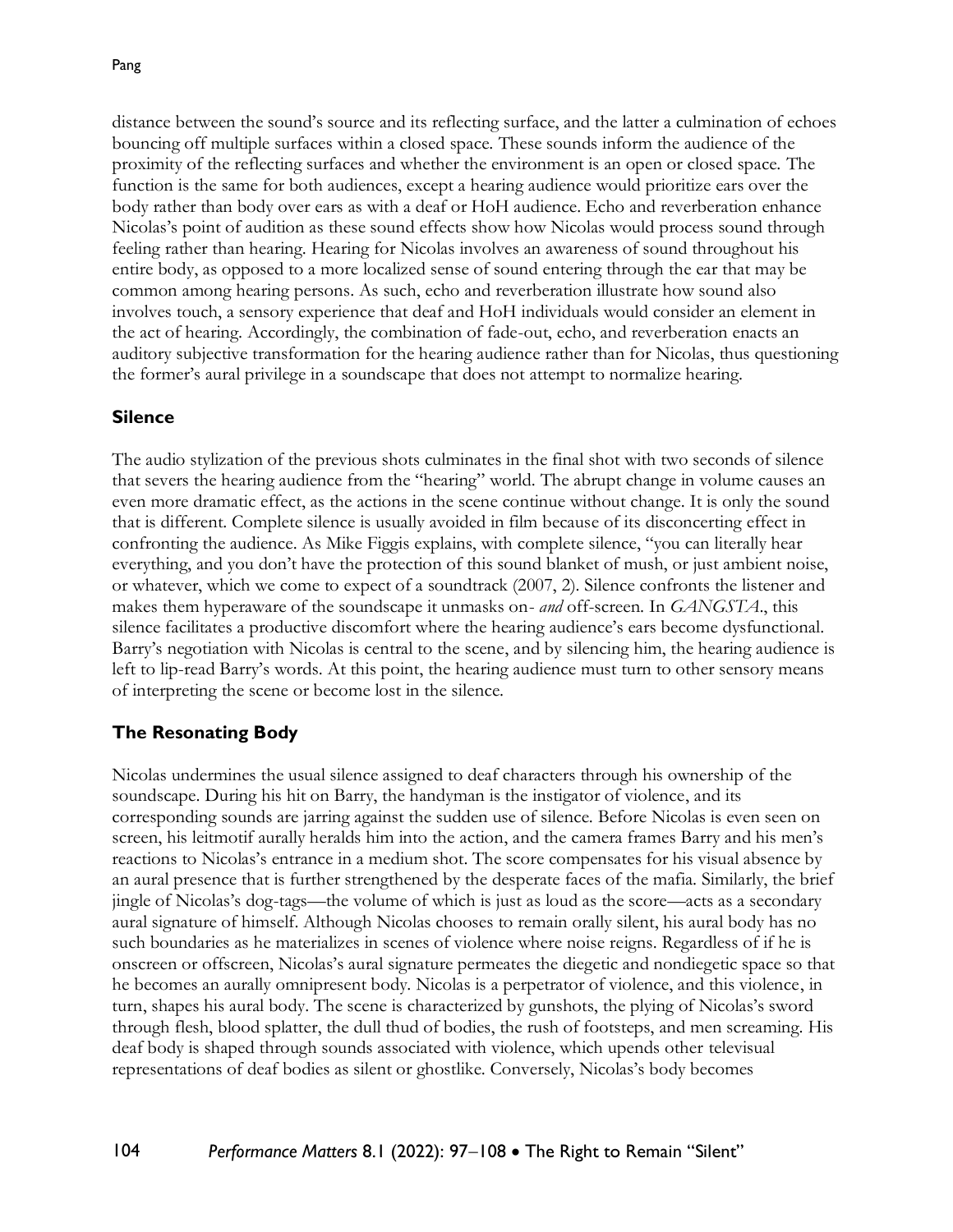substantiated through the sounds he evokes from others. In *GANGSTA*., deafness does not lack sound, as Nicolas calls upon an excess of it to establish his presence.

While the sounds of violence give shape to Nicolas's body, *GANGSTA* also withholds sound in ways advantageous for a deaf and HoH audience. To a hearing audience, this restriction of sound upends the common assumption that deafness disables rather than enables. Rather, hearing through the "third ear" enables a deaf and HoH audience to perceive the scene in a more meaningful way than a hearing one. Nicolas himself withholds "intelligible" sound, that is, spoken word, to keep Barry, his henchmen, and the hearing audience uncertain of his intentions. The only way to listen to Nicolas is through the "third ear." In film and television, typical conversation scenes like Barry's negotiation with Nicolas would be filmed as a shot-reverse shot where the camera alternates between the faces of the speaking characters. Full access to the speakers' range of facial expressions complements the spoken dialogue. However, *GANGSTA*. modifies the conventional shot-reverseshot for an audience familiar with lip-reading (in Japanese) as the camera only alternates between Barry's silently moving lips and Nicolas's eyes. As Nicolas can lip-read, this silence leaves the audience unable to hear or likewise read Barry's lips as the camera frames Nicolas's profile in a close-up, where we see how his eyes are listening with the "third ear." This shot-reverse shot leads to silence, further precluding a hearing audience's participation in the scene. While the camera is focused on Nicolas, the hearing audience is excluded from this conversation because they can neither hear nor see what Barry says. The hearing audience is left adrift in the two seconds when Nicolas smirks in response to words that the hearing audience cannot hear. Barry's lines are no longer intelligible for a hearing-dependent audience, and the scene is only accessible to those who can lip-read. The lack of sound enhances the hearing audience's dysfunction as the only two sensory options open to understanding the dialogue in the scene are closed off because Barry's voice cannot be heard, and his words cannot be visually read. Listening becomes an experience that goes beyond hearing via the ear to other modes of perception—in this case, sight. *GANGSTA*. uses the presence of sound to challenge audist conceptions of hearing, revealing that seeing is just another mode of hearing the world.

Nicolas demonstrates how sight is another mode of hearing, and it is the camera's lingering on Nicolas's "hearing" eyes—his gaze—that completes the destabilization of the hearing audience. Traditionally, the gaze is a power act where power rests in the controller of that gaze over its subject. But, as Rosemarie Garland-Thomson points out, "because both lip-reading and manual gestures are integral to Deaf communication, Deaf people are *starers*" (2009, 121, emphasis added).<sup>4</sup> Under the normative power operations subtending the gaze, Nicolas's disability would be visible, positioning him as the object of the gaze. However, he flips the framework to position himself as the subject (a position, as Garland-Thomson points out, particularly amenable to the deaf individual). As such, the power of the gaze accrues to Nicolas, who thus undermines the observer's ability to exert the power of the gaze over his body. Nicolas engages with the soundscape in two ways: feeling through the body and seeing through the eyes to demonstrate that listening is not exclusive to the ear. The information he gleans from this scene is multiplied through the layered modes of perception that other hearing characters tend to dismiss in favour of auditory hearing.

#### **Conclusion**

To return to the opening of this essay, it is not the "nature of the main character" that requires subtitles but the "nature of the hearing viewer" instead. From the moment Nicolas first signs in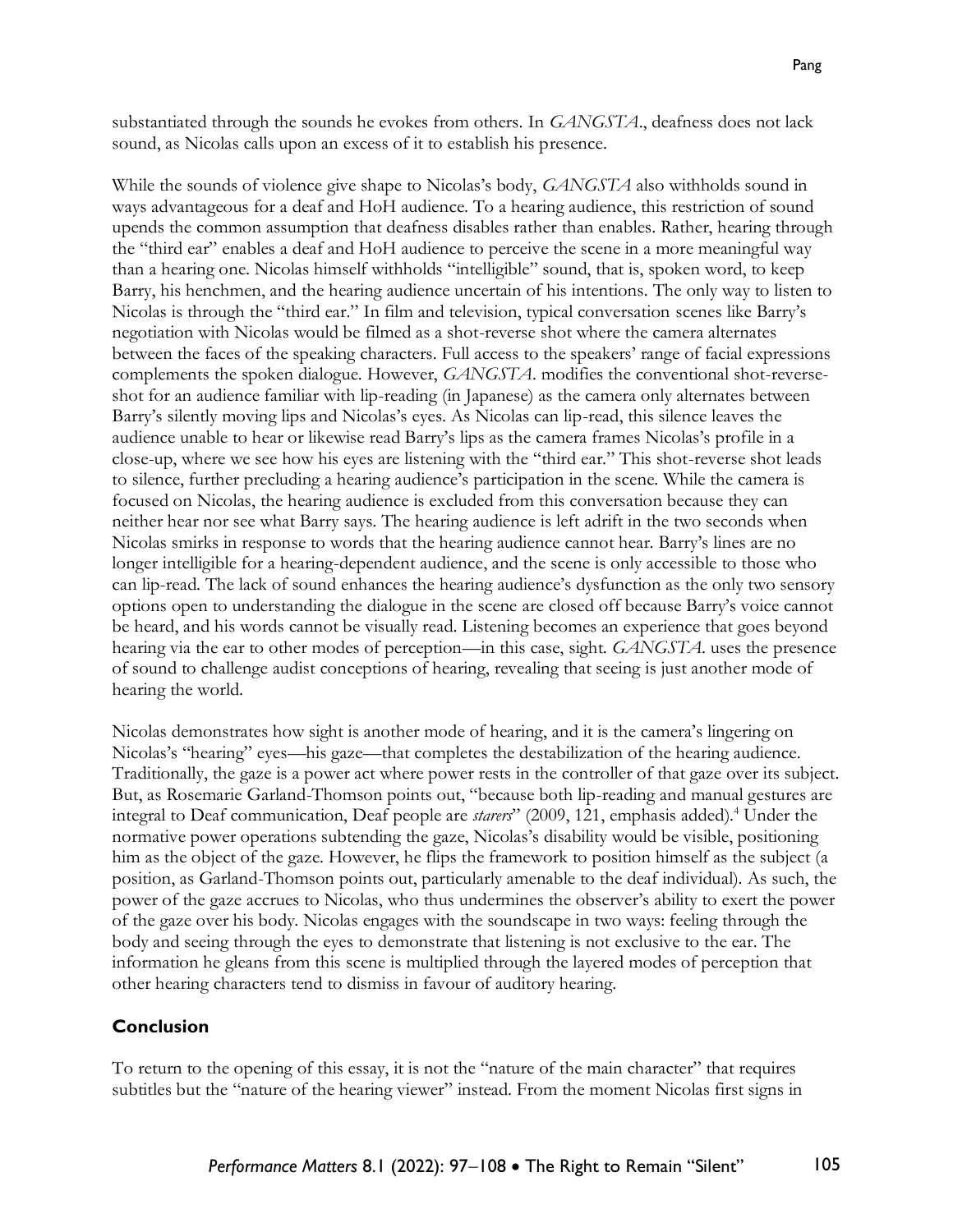*GANGSTA.*, he enacts one of many "deafened moments" that unravel audist expectations embedded in mainstream sound aesthetics through his rejection of auditory hearing. By using the "third ear," Nicolas's point of audition demonstrates how sound operates under different parameters than those prescribed by audism to acknowledge a multisensory experience that cannot be contained by the ear alone. My analysis of just one "deafened moment" in *GANGSTA.* reveals how the modality of film can be used to normalize an inclusive and responsive listening practice that can inspire further experimentation and exploration of the perception of sound from the screen to real life.

## **Notes**

1. I am using the term "point of audition" to refer to Nicolas's sensory experiences as an interconnected whole rather than a single isolated modality like hearing through the ear.

2. For example, early televised anime series like *Princess Knight* (*Ribon no Kishi*, 1967–68) explored "mature" themes such as gender and sexuality, which American-based television broadcasting company NBC viewed as problematic for American audiences because of the main character's "sex switch" (Ladd and Deneroff 2009, 67–68). Subsequently, this conservative attitude continued to the 1990s where Sailor Uranus and Neptune's lesbian relationship in *Sailor Moon* (1991–97) was changed in the English dubbing so that instead of lovers, they became very intimate "kissing cousins." However, in recent years, Western cartoons such as *Steven Universe* (2013–19) and *She-ra and the Princess of Power* (2018–20) suggest a shift toward topics that would have been labelled as too "mature" for children in past decades.

3. "ON AIR | TV アニメ『GANGSTA.』公式サイト." kohsuke / shinchosha・gangsta.committee, 2015, [gangsta-project.com/onair.php.](http://gangsta-project.com/onair.php)

4. In an interview with Garland-Thomson about signing, a deaf signer admitted that "she stares a great deal in general, certainly too much she thinks, at least by hearing standards" (2009, 121). The reason, she explains, is that she stares "'to "hear"' and understand better" (2009, 121). Benjamin Bahan additionally notes that "when engaging in discourse, the listener usually fixes and maintains his gaze on the signer's face, particularly the eyes, thus creating a conversational partnership in regulating different discourse functions" (2008, 86). However, in this scene, the conversational partnership fails because of Barry and the hearing audience's inability to lip-read.

## **References**

- Altman, Rick. 1992. "Sound Space." In *Sound Theory/Sound Practice*, edited by Rick Altman, 46–64. New York: American Film Institute.
- Avon, A. 2006. "Watching Films, Learning Language, Experiencing Culture: An Account of Deaf Culture through History and Popular Films." *Journal of Popular Culture* 39 (2): 185–204.
- Bahan, Benjamin. 2008. "Upon the Formation of a Visual Variety of the Human Race." In *Open Your Eyes: Deaf Studies Talking*, edited by H-Dirksen L. Bauman, 83–99. Minneapolis: University of Minnesota Press.
- Beauchamp, Robin. 2005. *Designing Sound for Animation*. Burlington: Focal Press.
- Cachia, Amanda. 2016. "*LOUD silence*: Turning Up the Volume on Deaf Voice." *The Senses & Society* 10 (3): 321–40.
- Chion, Michel. 1994. *Audio-Vision: Sound on Screen*, edited and translated by Claudia Gorbman. New York: Columbia University Press.
- Davidson, Michael. 2008. *Concerto for the Left Hand: Disability and the Defamiliar Body*. Ann Arbor: University of Michigan Press.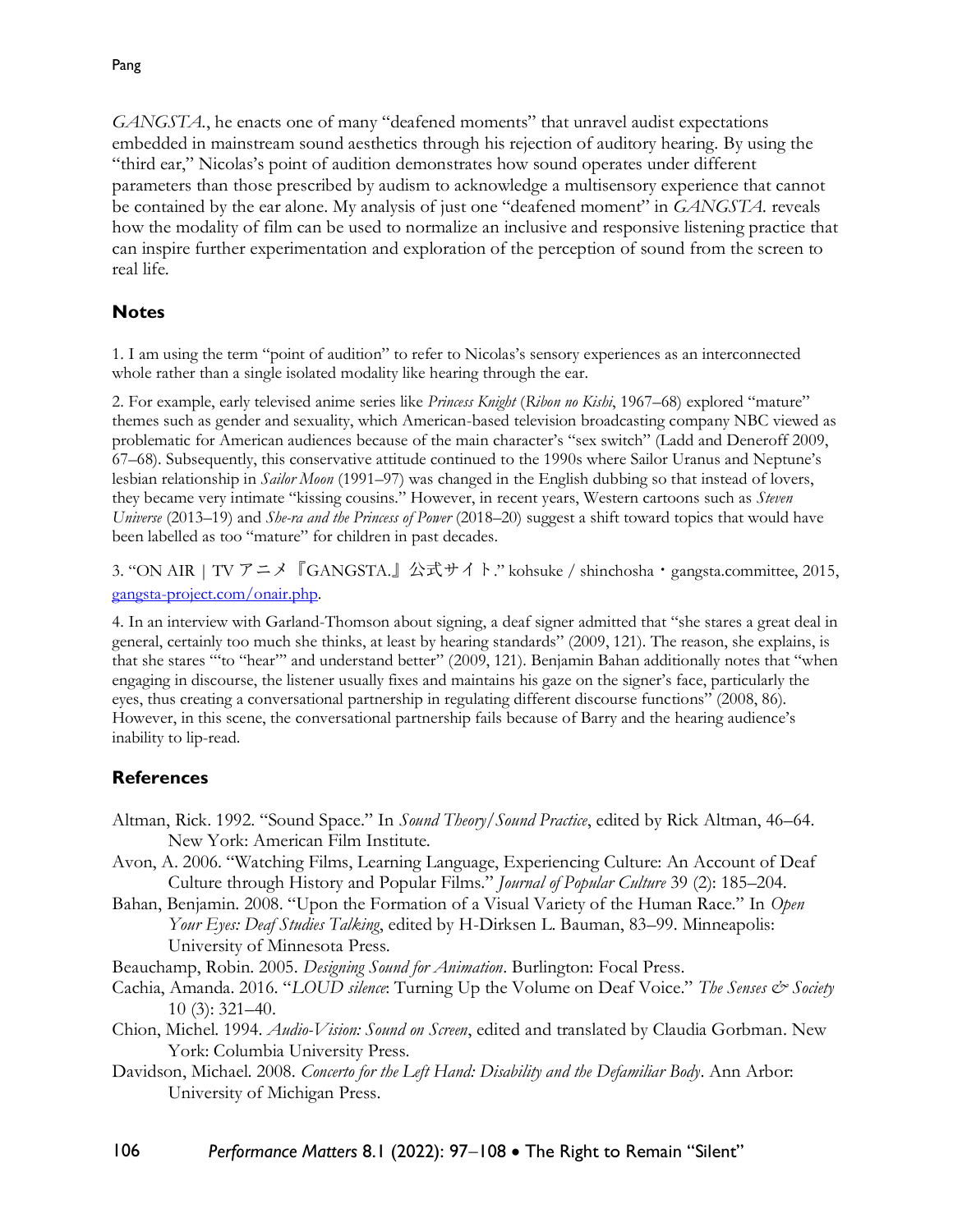Davis, Lennard. 1995a. "Deafness and Insight: The Deafened Moment as a Critical Modality." *College English* 57 (8): 881–900.

-. 1995b. *Enforcing Normalcy: Disability, Deafness, and the Body*. New York: Verso.

- Figgis, Mike. 2007. "Silence: The Absence of Sound." In *Soundscape: The School of Sound Lectures 1998– 2001*, edited by Larry Sider, Diane Freeman, and Jerry Sider, 1–14. London: Wallflower Press.
- Flueckiger, Barbara. 2009. "Sound Effects: Strategies for Sound Effects in Film." In *Sound and Music in Film and Visual Media*, edited by Graeme Harper, 151–79. New York: Continuum.
- Foss, Katherine. 2014. "(De)stigmatizing the Silent Epidemic: Representations of Hearing Loss in Entertainment Television." *Health Communication* 29:888–900.
- Friedner, Michele, and Stefan Helmreich. 2015. "Sound Studies Meets Deaf Studies." *Sounding the Limits of Life: Essays in the Anthropology of Biology and Beyond*, 164–72. Princeton: Princeton University Press.
- Garland-Thomson, Rosemarie. 1997. *Extraordinary Bodies: Figuring Physical Disability in American Culture and Literature*. New York: Columbia University Press.
	- ———. 2009. *Staring: How We Look*. New York: Oxford University Press.
- Hayashi, Reiko, and Masako Okuhira. 2001. "The Disability Rights Movement in Japan: Past, Present, and Future." *Disability & Society* 16 (6): 855–69.
- Kafer, Alison. 2013. *Feminist, Queer, Crip*. Bloomington: Indiana University Press.
- Kocchar-Lindgren, Kanta. 2006. *Hearing Difference: The "Third Ear" in Experimental, Deaf, and Multicultural Theater.* Washington, D.C.: Gallaudet University Press.
- Ladd, Fred, and Harvey Deneroff. 2009. *Astroboy and Anime Come to the Americas: An Insider's View of the Birth of a Pop Culture Phenomenon.* Jefferson: McFarland & Company.
- Mallett, Rebecca, and Brett Mills. 2015. "Special Issue: Disability and Television." *Journal of Popular Television* 3 (2): 155–61.
- Meizel, Katherine. 2020. "Two Voices: Singers in the Hearing/Deaf Borderlands." In *Multivocality: Singing on the Borders of Identity*, 91–114. New York: Oxford University Press.
- Mitchell, David T., and Sharon L. Snyder. 2001. *Narrative Prosthesis: Disability and the Dependencies of Discourse.* Ann Arbor: University of Michigan Press.
- Nakamura, Karen. 2006. *Deaf in Japan: Signing and the Politics of Identity.* Ithaca: Cornell University Press.
	- ———. 2011. "The Language Politics of Japanese Sign Language (Nihon Shuwa)." In *Deaf Around the World: The Impact of Language*, edited by Gaurav Mathur and Donna Jo Napoli, 316–32. New York: Oxford University Press.
- "Naughty Boys." 2015. *GANGSTA.* Directed by Shukō Murase. Tokyo: Manglobe.
- Rayman, Jennifer. 2010. "The Politics and Practice of Voice: Representing American Sign Language on the Screen in Two Recent Television Crime Dramas*.*" *M/C Journal: A Journal of Media and Culture* 13 (3). Accessed May 31, 2019. [http://journal.media](http://journal.media-culture.org.au/index.php/mcjournal/article/view/273)[culture.org.au/index.php/mcjournal/article/view/273.](http://journal.media-culture.org.au/index.php/mcjournal/article/view/273)
- Saito, Shinichi, and Reiko Ishiyama. 2005. "The Invisible Minority: Under-Representation of People with Disabilities in Prime-Time TV Dramas in Japan." *Disability & Society* 20 (4): 437–51.
- Sandahl, Carrie. 2005. "Disability Studies in Commotion with Performance Studies." In *Bodies in Commotion: Disability & Performance*, edited by Carrie Sandahl and Philip Auslander, 1–12. Ann Arbor: University of Michigan Press.
- Siebers, Tobin. 2008. *Disability Theory*. Ann Arbor: University of Michigan Press.
- Stibbe, Arran. 2004. "Disability, Gender and Power in Japanese Television Drama." *Japan Forum* 16  $(1): 21-36.$
- Stoever, Jennifer. 2010. "Splicing the sonic color-line: Tony Schwartz remixes postwar Nueva York." *Social Text* 102 (1): 59–85.